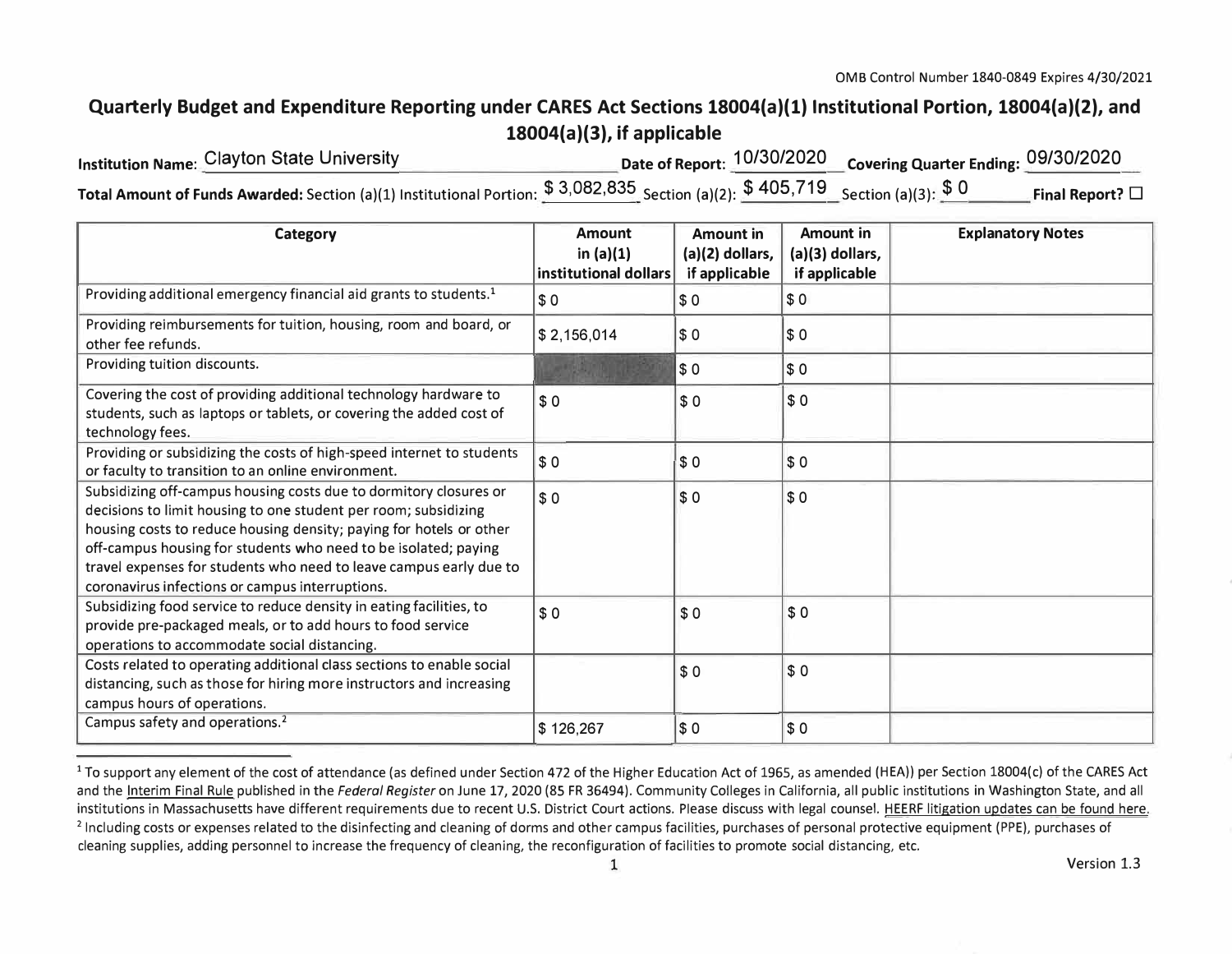OMB Control Number 1840-0849 Expires 4/30/2021

| Category                                                                                                                                                                                                                                                                               | <b>Amount</b><br>in $(a)(1)$<br>institutional dollars | <b>Amount in</b><br>(a)(2) dollars,<br>if applicable | Amount in<br>(a)(3) dollars,<br>if applicable | <b>Explanatory Notes</b>                                                                                                                                                                      |
|----------------------------------------------------------------------------------------------------------------------------------------------------------------------------------------------------------------------------------------------------------------------------------------|-------------------------------------------------------|------------------------------------------------------|-----------------------------------------------|-----------------------------------------------------------------------------------------------------------------------------------------------------------------------------------------------|
| Purchasing, leasing, or renting additional instructional equipment<br>and supplies (such as laboratory equipment or computers) to reduce<br>the number of students sharing equipment or supplies during a<br>single class period and to provide time for disinfection between<br>uses. |                                                       | \$0                                                  | \$0                                           |                                                                                                                                                                                               |
| Replacing lost revenue due to reduced enrollment.                                                                                                                                                                                                                                      |                                                       | \$0                                                  | \$0                                           |                                                                                                                                                                                               |
| Replacing lost revenue from non-tuition sources (i.e., cancelled<br>ancillary events; disruption of food service, dorms, childcare or other<br>facilities; cancellation of use of campus venues by other<br>organizations, lost parking revenue, etc.). <sup>3</sup>                   |                                                       | \$405,449                                            | \$0                                           |                                                                                                                                                                                               |
| Purchasing faculty and staff training in online instruction; or paying<br>additional funds to staff who are providing training in addition to<br>their regular job responsibilities.                                                                                                   | \$0                                                   | \$0                                                  | \$0                                           |                                                                                                                                                                                               |
| Purchasing, leasing, or renting additional equipment or software to<br>enable distance learning, or upgrading campus wi-fi access or<br>extending open networks to parking lots or public spaces, etc.                                                                                 | \$287,965                                             | \$270                                                | \$0                                           |                                                                                                                                                                                               |
| Other Uses of (a)(1) Institutional Portion funds. <sup>4</sup>                                                                                                                                                                                                                         | \$259,400                                             |                                                      |                                               | Salaries and benefits for employees working in dining hall and<br>housing who would have otherwise been paid through housing<br>and dining fees had COVID-19 not disrupted campus operations. |
| Other Uses of (a)(2) or (a)(3) funds, if applicable. <sup>5</sup>                                                                                                                                                                                                                      |                                                       | \$0                                                  | \$0                                           |                                                                                                                                                                                               |
| <b>Quarterly Expenditures for each Program</b>                                                                                                                                                                                                                                         | \$2,829,646                                           | \$405,719                                            | \$0                                           |                                                                                                                                                                                               |
| <b>Total of Quarterly Expenditures</b>                                                                                                                                                                                                                                                 | \$3,235,365                                           |                                                      |                                               |                                                                                                                                                                                               |

<sup>&</sup>lt;sup>3</sup> Including continuance of pay (salary and benefits) to workers who would otherwise support the work or activities of ancillary enterprises (e.g., bookstore workers, foodservice workers, venue staff, etc.).

<sup>&</sup>lt;sup>4</sup> Please post additional documentation as appropriate and briefly explain in the "Explanatory Notes" section. Please note that costs for Section 18004(a)(1) Institutional Portion funds may only be used "to cover any costs associated with significant changes to the delivery of instruction due to the coronavirus, so long as such costs do not include payment to contractors for the provision of pre-enrollment recruitment activities; endowments; or capital outlays associated with facilities related to athletics, sectarian instruction, or religious worship."

<sup>&</sup>lt;sup>5</sup> Please post additional documentation as appropriate and briefly explain in the "Explanatory Notes" section. Please note that costs for Sections 18004(a)(2) and (a)(3) funds may only be used "to defray expenses, including lost revenue, reimbursement for expenses already incurred, technology costs associated with a transition to distance education, faculty and staff trainings, payroll incurred by institutions of higher education and for grants to students for any component of the student's cost of attendance (as defined under section 472 of the HEA), including food, housing, course materials, technology, health care, and child care."